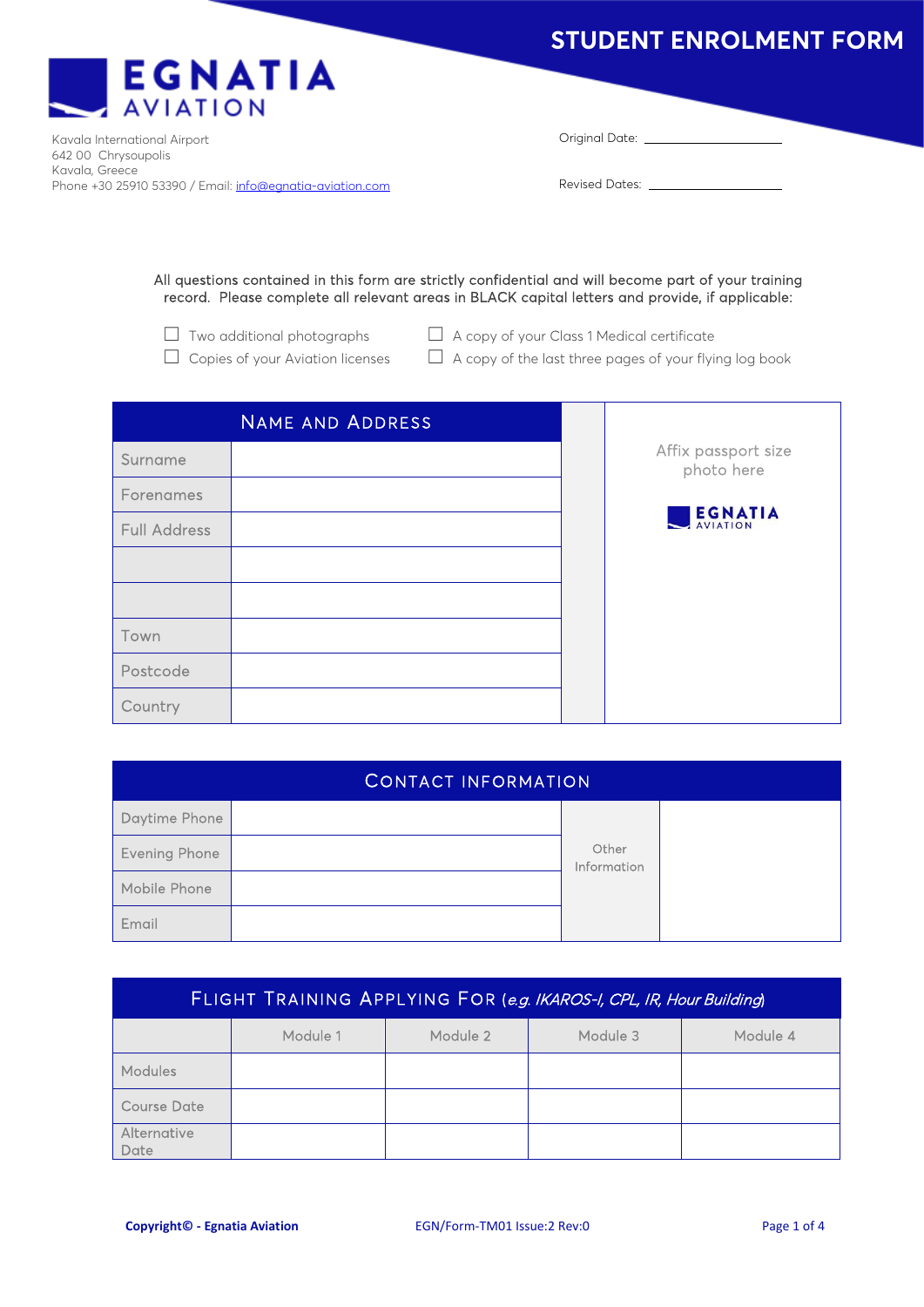

| PERSONAL DETAILS   |                    |                                          |                         |  |  |  |  |  |
|--------------------|--------------------|------------------------------------------|-------------------------|--|--|--|--|--|
| Place of Birth     |                    | <b>Marital Status</b>                    | Single<br>Married<br>×. |  |  |  |  |  |
| Nationality        |                    | Dependents                               |                         |  |  |  |  |  |
| Passport/ID No.    |                    | <b>Time at Present</b><br><b>Address</b> |                         |  |  |  |  |  |
| Place of Issue     |                    | Owner / Tenant /                         |                         |  |  |  |  |  |
| Date of Issue      |                    | Living with Parents                      |                         |  |  |  |  |  |
| <b>Expiry Date</b> |                    | <b>Father's Full Name</b>                |                         |  |  |  |  |  |
| Visa No            |                    | Mother's Full Name                       |                         |  |  |  |  |  |
| Place of Issue     |                    | Applicant's<br>Date of Birth             |                         |  |  |  |  |  |
| Date of Issue      |                    | Next of Kin                              |                         |  |  |  |  |  |
| <b>Expiry Date</b> |                    | (Name, Tel. No,<br>Address)              |                         |  |  |  |  |  |
| <b>TAX No</b>      | For Greek Students |                                          |                         |  |  |  |  |  |

| <b>ACADEMIC BACKGROUND</b>              |              |       |                          |                                  |  |  |  |  |
|-----------------------------------------|--------------|-------|--------------------------|----------------------------------|--|--|--|--|
| <b>Secondary Education</b>              |              |       |                          |                                  |  |  |  |  |
| School                                  | <b>Dates</b> |       | Passed                   | Exam Results (Subjects & Grades) |  |  |  |  |
|                                         | From         | To    | (Y / N)                  |                                  |  |  |  |  |
|                                         |              |       |                          |                                  |  |  |  |  |
|                                         |              |       |                          |                                  |  |  |  |  |
|                                         |              |       |                          |                                  |  |  |  |  |
|                                         |              |       | <b>Further Education</b> |                                  |  |  |  |  |
| School / College /                      | <b>Dates</b> |       | Passed                   | Exam Results (Subjects & Grades) |  |  |  |  |
| University                              | From         | To    | (Y / N)                  |                                  |  |  |  |  |
|                                         |              |       |                          |                                  |  |  |  |  |
|                                         |              |       |                          |                                  |  |  |  |  |
|                                         |              |       |                          |                                  |  |  |  |  |
| <b>Other Courses and Qualifications</b> |              |       |                          |                                  |  |  |  |  |
| Location                                |              | Dates | Subject                  |                                  |  |  |  |  |
|                                         | From         | To    |                          |                                  |  |  |  |  |
|                                         |              |       |                          |                                  |  |  |  |  |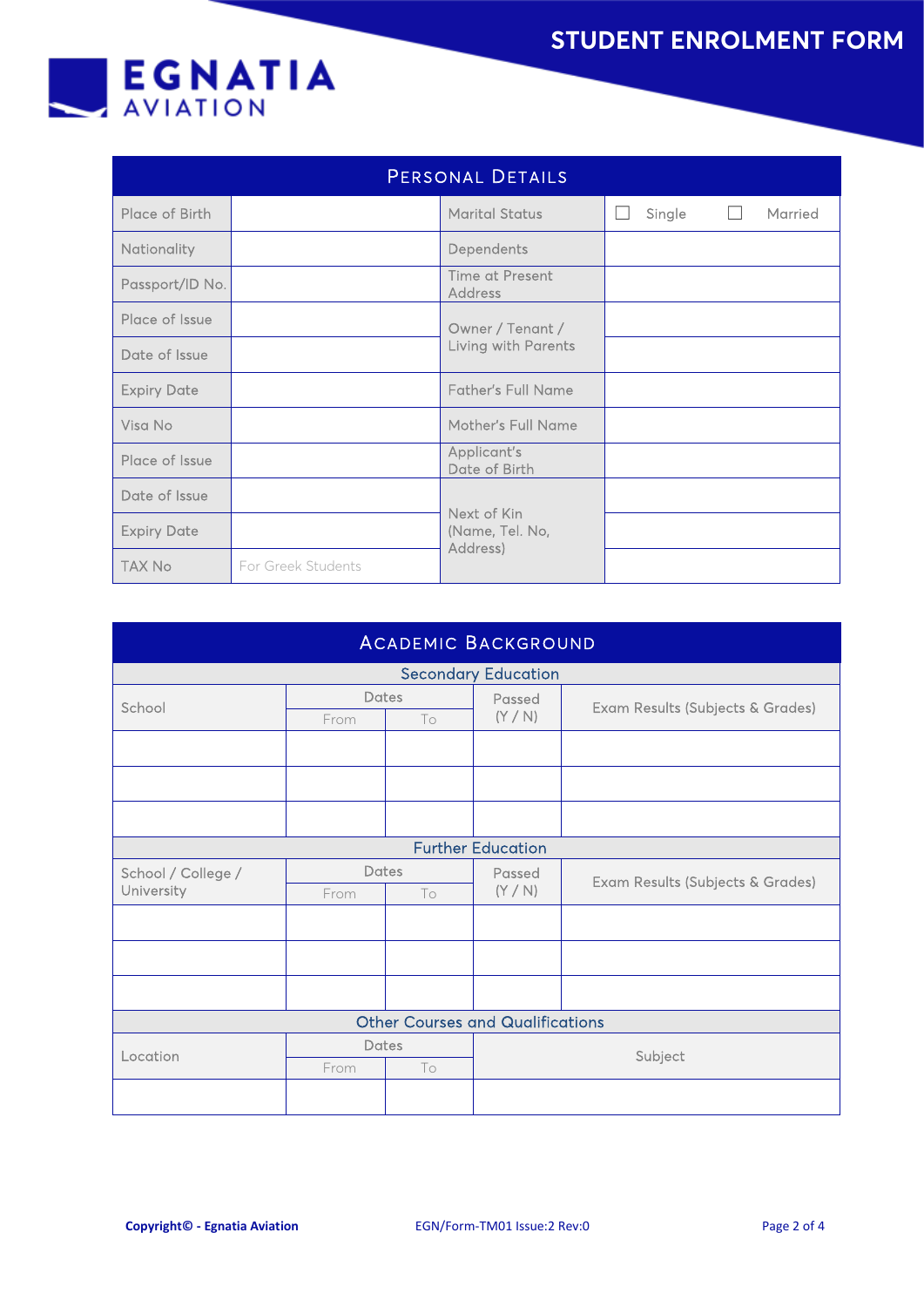

## **STUDENT ENROLMENT FORM**

| <b>AVIATION BACKGROUND</b>     |                                                                                                 |                          |  |  |  |  |  |
|--------------------------------|-------------------------------------------------------------------------------------------------|--------------------------|--|--|--|--|--|
|                                | License Information – Please complete all applicable information and use " $N/A$ " for the rest |                          |  |  |  |  |  |
| License Number                 |                                                                                                 | Non EASA Licenses        |  |  |  |  |  |
| Type                           |                                                                                                 | <b>Military Licenses</b> |  |  |  |  |  |
| <b>Expiry Date</b>             |                                                                                                 | <b>Other Licenses</b>    |  |  |  |  |  |
| <b>Current EASA</b><br>Medical | $\Box$ Class 1 $\Box$ Class2<br>None                                                            | Non EASA Medical         |  |  |  |  |  |
| <b>Expiry Date</b>             |                                                                                                 | <b>Expiry Date</b>       |  |  |  |  |  |
| <b>Current IR</b>              | ⊿ Yes<br>No.                                                                                    | Other                    |  |  |  |  |  |
| <b>Expiry Date</b>             |                                                                                                 | (Ratings, Type Ratings)  |  |  |  |  |  |

| Flight Training Record - Please complete all applicable information |       |    |      |                                       |  |  |
|---------------------------------------------------------------------|-------|----|------|---------------------------------------|--|--|
| Type                                                                | Dates |    | JAR? | <b>Training Oranisation / College</b> |  |  |
|                                                                     | From  | To |      |                                       |  |  |
| No experience                                                       |       |    | Y/N  |                                       |  |  |
| <b>PPL Training</b>                                                 |       |    | Y/N  |                                       |  |  |
| <b>CPL Training</b>                                                 |       |    | Y/N  |                                       |  |  |
| Instrument Rating                                                   |       |    | Y/N  |                                       |  |  |
| <b>Military Flight Training</b>                                     |       |    | Y/N  |                                       |  |  |
| Any Other Type of Aviation Training                                 |       |    | Y/N  |                                       |  |  |

| Flying Experience - Please complete all applicable information |  |                               |  |                                                           |  |  |  |
|----------------------------------------------------------------|--|-------------------------------|--|-----------------------------------------------------------|--|--|--|
| <b>Total Fix Wing Hrs</b>                                      |  | Total P2 & PU/T Hours         |  | Has your license ever been<br>deferred? (Y/N)             |  |  |  |
| <b>Total Rotary Wing Hrs</b>                                   |  | <b>Total Multi Engine Hrs</b> |  | Have you ever been grounded for<br>medical reasons? (Y/N) |  |  |  |
| <b>Total Civil Hrs</b>                                         |  | <b>Total Turbo Prop Hrs</b>   |  | Any accidents, incidents or<br>investigations? (Y/N)      |  |  |  |
| <b>Total Military Hrs</b>                                      |  | <b>Total Jet Hrs</b>          |  | Any aviation business interests?<br>(Y/N)                 |  |  |  |
| Total P1 & P1 U/S                                              |  | Other (Specify)               |  |                                                           |  |  |  |